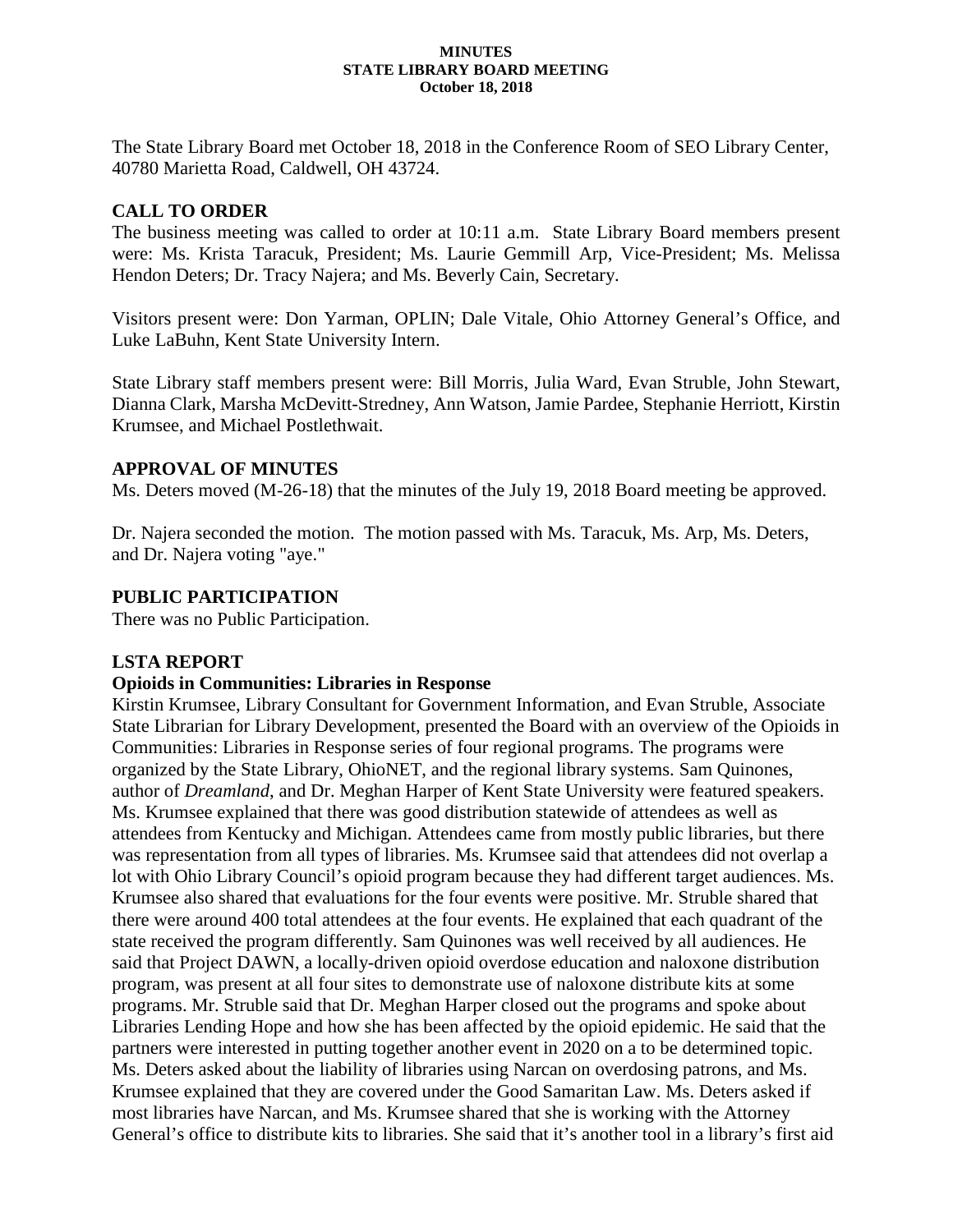Minutes State Library Board October 18, 2018 Page 2

kit. Mr. Struble and Ms. Krumsee said that Michigan and Washington may be interested in replicating the program, and Ms. Arp said she loves that this program could be a model for other states. Ms. Krumsee shared that she submitted an application with American Library Association to present about the program.

# **STATE LIBRARIAN'S REPORT**

## **Libraries by the Numbers**

Ms. Cain explained to the Board that Ms. Krumsee was awarded a Sparks! Grant from the Institute of Museum and Library Services to put into action an idea she had about helping public libraries better use the data that the State Library collects from libraries every year. Ms. Krumsee presented her project titled Libraries by the Numbers to the Board. She said that library statistics are kept in spreadsheets that are not useful for conveying meaning in that form. Ms. Krumsee explained that Libraries by the Numbers offers six templates for libraries to customize their data to use infographics in a PDF to present in a way that is useful. Ms. Krumsee posted the code on GitHub at the conclusion of the program to be shared with other libraries. She explained that all the images are hers so there are no copywrite issues. The Board was very enthusiastic about the possibilities of the website.

# **New Employee Introduction**

Ms. Cain introduced the State Library's new Associate State Librarian for Library Development to the Board. Evan Struble has been an employee of the State Library since 2011 when he was hired as project manager for MORE resource sharing system in Information Systems and Technology. In 2013 he became a library consultant in Library Programs and Development. Mr. Struble has 21 years of library experience including Meigs County District Library, OhioNET, Westerville Public Library, Courtright Memorial Library, and Upper Arlington Public Library. Mr. Struble earned a Bachelor of Arts in journalism from Otterbein College and a Master of Library and Information Science from Kent State University School of Library and Information Science.

### **Intern Introduction**

Ms. Cain introduced Luke LaBuhn to the Board. Mr. LaBuhn is a Kent State University student who is interning at the State Library through Dr. Vernon Sykes' program. He spends three days a week at the State Library working on various projects. Mr. LaBuhn may be interested in librarianship as a career.

# **UNFINISHED BUSINESS**

There was no unfinished business.

### **NEW BUSINESS**

### **Consumer Advisory Council Appointments**

Ann Watson, Associate State Librarian for Library Services, presented the Board with a list of appointees to the State Library's Talking Book Consumer Advisory Council. Ms. Taracuk asked if people apply to be on the council. Ms. Watson explained that interested people respond to a call for nominations released by the State Library.

Ms. Arp moved (M-27-18) that the following persons be appointed to the State Library's Talking Book Consumer Advisory Council for a three-year term, November 1, 2018 – October 31, 2021: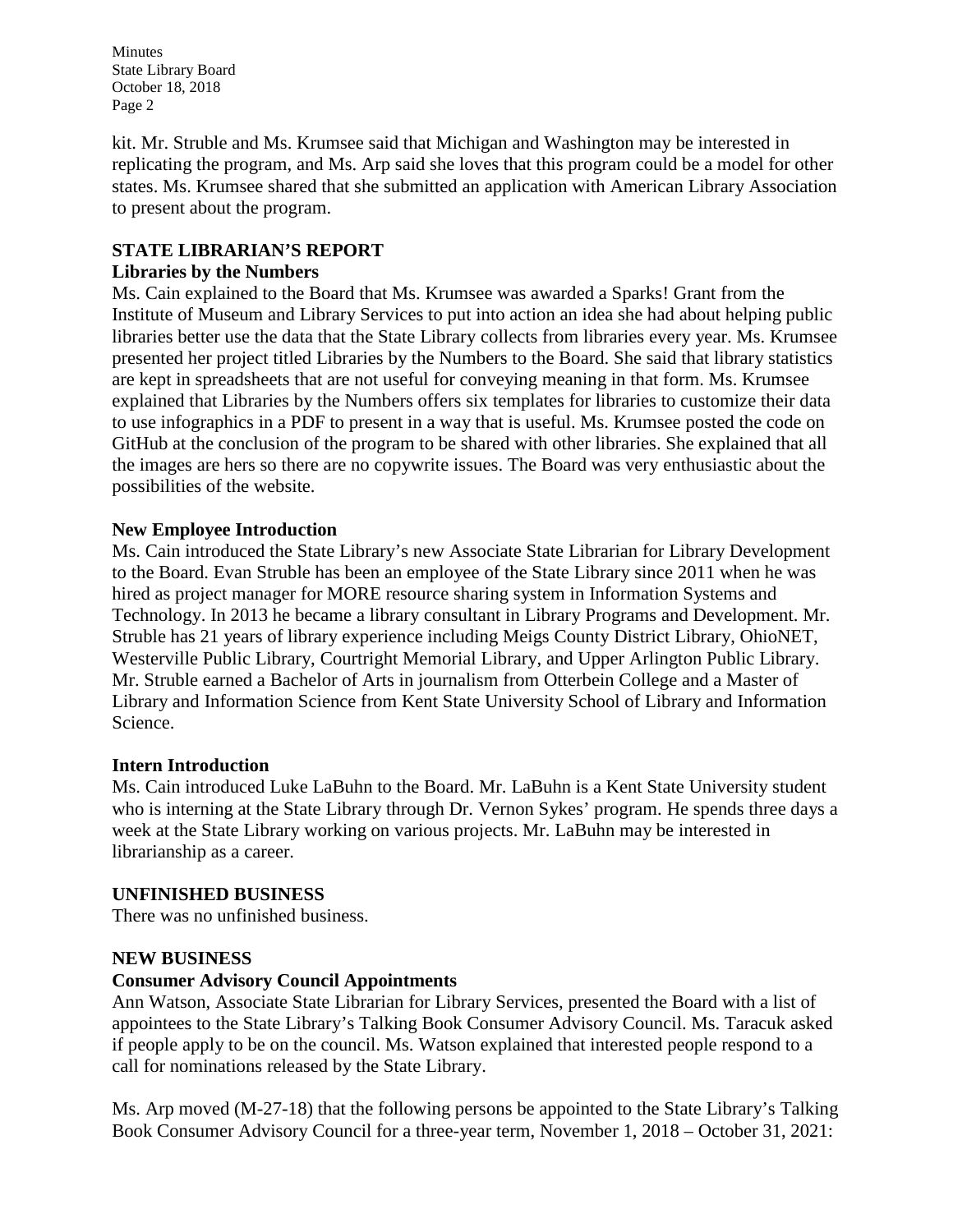Minutes State Library Board October 18, 2018 Page 3

Mike Bosela (Re-Appointment) Janell A. Brown (Re-Appointment) Michael Pitroff (New Appointment) Shawn Thiel (New Appointment)

Ms. Deters seconded the motion. The motion passed with Ms. Taracuk, Ms. Arp, Ms. Deters, and Dr. Najera voting "yes."

# **State Library Board Nomination**

Bill Morris, Governmental Affairs Coordinator, explained to the Board that Laurie Arp's term ends on December 31, 2018 and the State Library released a call for nominations in September. The State Library received four nominations by the September 12 deadline which were available in the Board's packet. After discussion, the Board decided to recommend Laurie Arp for reappointment and to submit John Miller as a second choice to the State Board of Education for consideration.

### **Constitution Week Resolution**

Ms. Deters moved (M-28-18) that the Board approve the following resolution recognizing Constitution Week:

WHEREAS, September 17, 2018 marked the 231st anniversary of the drafting of the Constitution of the United States of America by the Constitutional Convention; and

WHEREAS, in remembrance of the signing of the Constitution and in recognition of the Americans who strive to uphold the duties and responsibilities of citizenship, the Congress, by joint resolution of August 2, 1956 (36 U.S.C. 108), requested that the President proclaim the week beginning September 17 and ending September 23 of each year as Constitution Week; and

WHEREAS, libraries play a key role in supporting the study of the historical events which led to the framing of the Constitution; and

WHEREAS, it is fitting and proper for libraries to officially recognize this important document and the anniversary of its creation; and

WHEREAS, the United States Constitution stands as a testament to the tenacity of Americans throughout history to maintain their liberties, freedoms and inalienable rights;

NOW, THEREFORE, BE IT RESOLVED, that the members of the Board of the State Library of Ohio, meeting in regular session this 18th day of October, in Caldwell, Ohio, proclaim Constitution Week September 17 – September 23, 2018.

Dr. Najera seconded the motion. The motion passed with Ms. Taracuk, Ms. Arp, Ms. Deters, and Dr. Najera voting "aye."

### **TOUR**

Dianna Clark, Director of SEO Library Center, gave the Board a brief history of SEO. Ms. Clark explained that SEO is the last outpost of the State Library which started as a bookmobile center